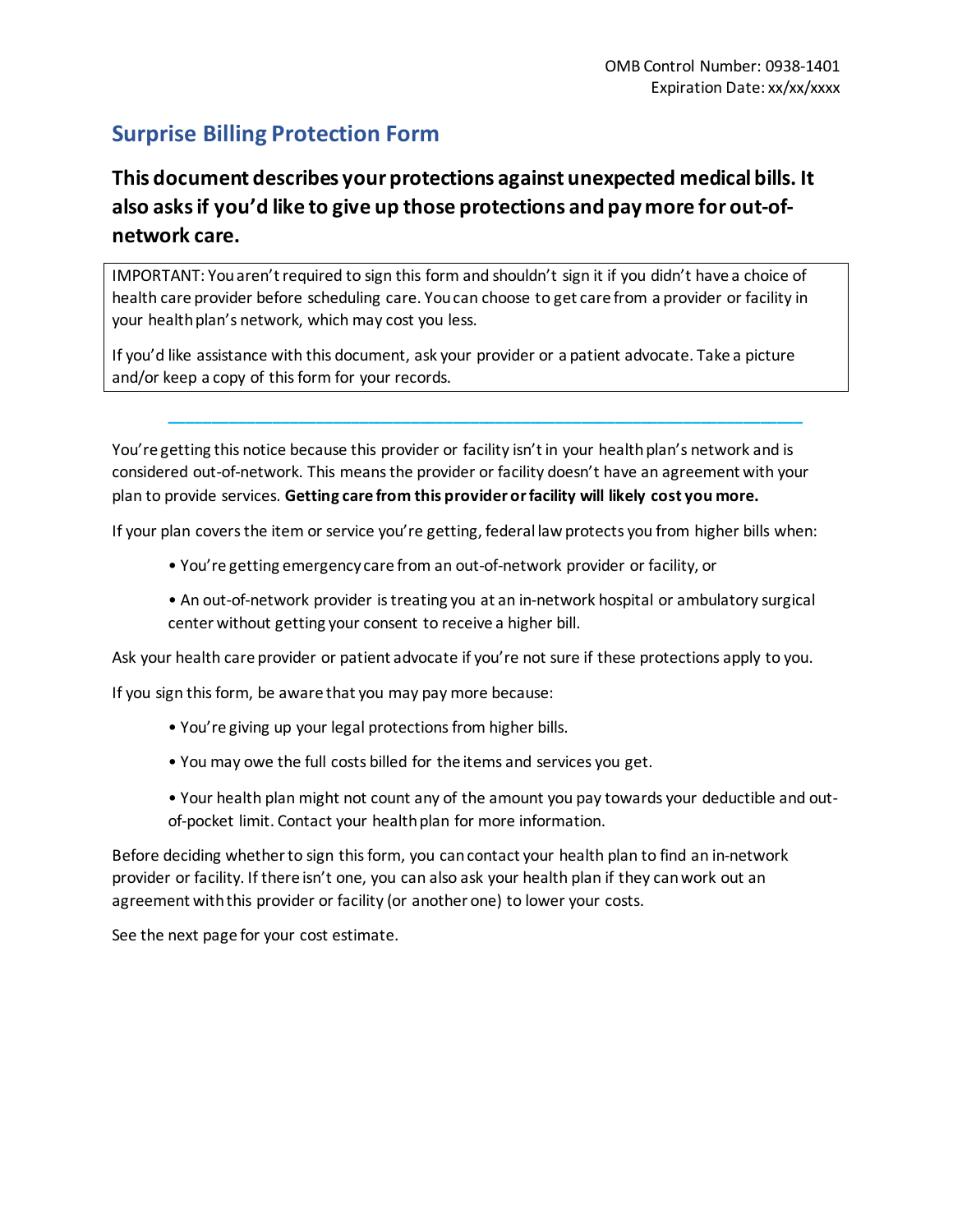### **Estimate of what you could pay if you give up your protections**

Patient name:

Out-of-network provider(s)or facility name:<u>\_Refresh\_Therapy\_\_\_\_\_\_\_\_\_\_\_\_\_\_\_\_\_\_\_\_\_\_\_\_\_\_\_\_\_\_\_\_</u>

**Total cost estimate of what you may be asked to pay:**

**Review your detailed estimate**. See Page 4 for a cost estimate for each item or service you'll get.

\_\_\_\_\_\_\_\_\_\_\_\_\_\_\_\_\_\_\_\_\_\_\_\_\_\_\_\_\_\_\_\_\_\_\_\_\_\_\_\_\_\_\_\_\_\_\_\_\_\_\_\_\_\_\_\_\_\_\_\_\_\_\_\_\_\_\_\_\_\_\_\_\_\_\_\_\_\_\_\_\_\_\_\_\_

**Call your health plan**. Your plan may have better information about how much you'll be asked to pay. You also can ask about what's covered under your plan and your provider options.

▶ Questions about this notice and estimate? Contact

Refresh Therapy

1319 NE 134th St STE 111 Vancouver, WA 98685

360-433-9664

▶ Questions about your rights? Contact 1-800-985-3059

#### **Prior authorization or other care management limitations**

Except in an emergency, your health plan may require prior authorization (or other limitations) for certain items and services. This means you may need your plan's approval thatit will cover the items or services before you can get them. If your plan requires prior authorization, ask them what information they need for you to get coverage.

#### **Understanding your options**

You can get the items or services described in this notice from the following providers who are innetwork with your health plan:

#### **More information about your rights and protections**

Visit www.cms.gov/nosurprises/consumers for more information about your rights under federal law.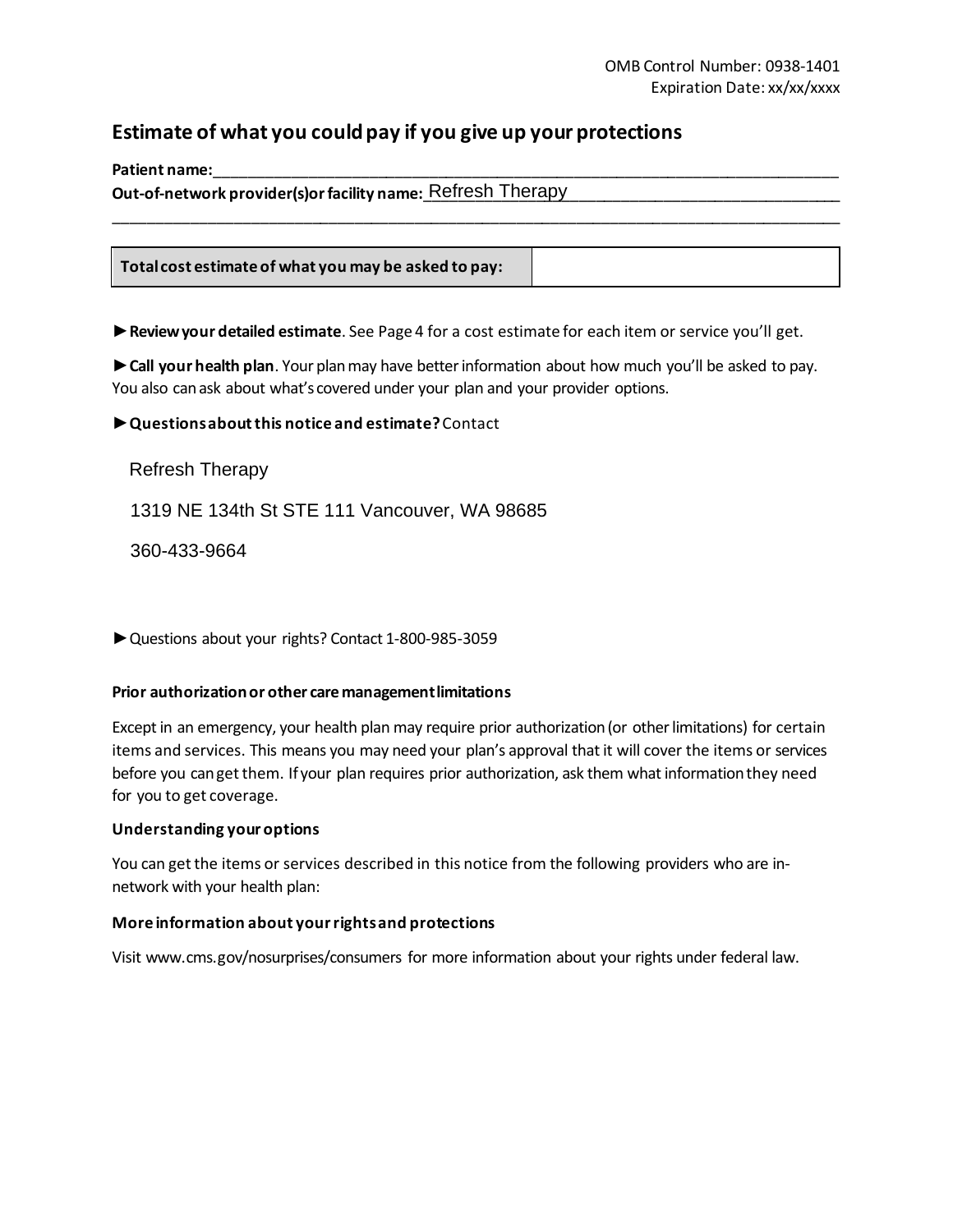## **By signing, I understand that I'm giving up my federal consumer protections and may have to pay more for out-of-network care.**

With my signature, I'm agreeing to get the items or services from (select all that apply):



With my signature, I acknowledge that I'm consenting of my own free will and I'm not being coerced or pressured. I also acknowledge that:

• I'mgiving up some consumer billing protections under federal law.

• I may have to pay the full chargesfor these items and services, or have to pay additional out-ofnetwork cost-sharing under my health plan. Mental health services<br>
hature, I acknowledge that I'm consenti<br>
halso acknowledge that:<br>
n giving up some consumer billing proted<br>
hay have to pay the full charges for these<br>
ork cost-sharing under my health plan.<br>
ras gi

 $\bullet$  I was given a written notice on  $1/3/2022$  that explained my provider or facility isn't in my health plan's network, described the estimated cost of each service, and disclosed what I may owe if I agree to be treatedby this provider or facility.

• I got the notice either on paper or electronically, consistent with my choice.

• I fully and completely understand that some or all of the amounts I pay might not counttoward my health plan's deductible or out-of-pocket limit.

• I can end this agreement by notifying the provider or facility in writing before getting services.

**IMPORTANT: You don't have to sign this form. Ifyou don't sign, this provider or facility might not treat you, but you can choose to get care from a provider or facility that'sin your health plan's network.**

|                            | or                                               |  |  |
|----------------------------|--------------------------------------------------|--|--|
| Patient's signature        | Guardian/authorized representative's signature   |  |  |
| Print name of patient      | Print name of guardian/authorized representative |  |  |
| Date and time of signature | Date and time of signature                       |  |  |

#### **Take a picture and/or keep a copy of this form.**

**It contains important information about your rights and protections.**